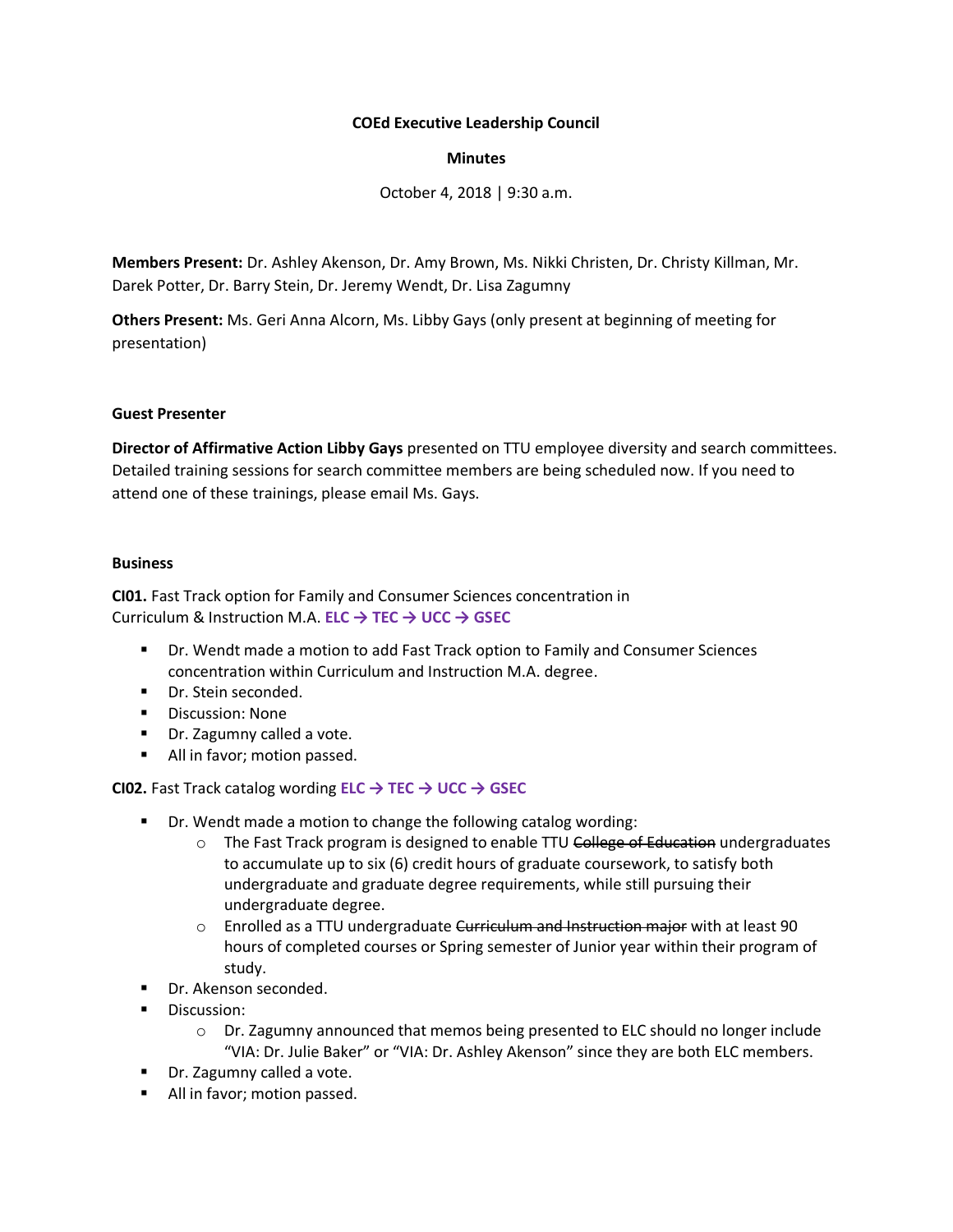**CI03.** Graduate course/catalog changes (course additions & changes) **ELC → TEC → GSEC**

- **Dr.** Wendt made a motion to accept the following graduate course/catalog changes:
	- o Course additions:
	- o READ 6200: Foundations of Literacy
	- o READ 6700: Diversity and Equity in Literacy
	- o READ 7500: Leadership in Literacy Education
	- o READ 7800: Practicum Experience in Literacy
	- o Course Changes:
	- o LSCI 6600: Literature Across the Curriculum
	- o LSCI 6900: Problems in Curriculum
	- o ELED 7400: The Elementary School Language Arts Program
	- o READ 6100: Uses of Technology in Ready and Language Instruction
	- o READ 6310: Assessment and Intervention
	- o READ 6340: Elementary and Middle School Reading Program
	- o READ 6350: Secondary School Reading Program
	- o READ 6800: Lab and Field Experiences
	- o READ 7370: Linguistics: Theory and Application for Educators
- **Dr.** Killman seconded.
- **•** Discussion: None.
- **Dr.** Zagumny called a vote.
- All in favor; motion passed.

**CI04.** Undergraduate & graduate course/catalog changes **ELC → TEC → UCC → GSEC**

- Dr. Wendt made a motion to approve the following course/catalog changes:
	- o Add "*A minimum grade of B is required to meet requirements for licensure candidates*" to ECSP 4872, ELED 4872, SEED 4872, and READ 3311.
	- o Delete "*LING 4511 (5511), or consent of instructor*" from prerequisites for ESLP 4200 (5200).
	- o Add "*Co-requisite: FOED 3810*" to READ 3311.
- **Dr.** Stein seconded.
- **Discussion: None**
- Dr. Zagumny called a vote.
- All in favor; motion passed.

**CI05.** Program of Study changes for Literacy (Reading) M.A. & Ed.S. **ELC → TEC**

- **Dr.** Wendt made a motion to approve the suggested Program of Study changes for Literacy (Reading) Master's and Specialist in Education.
- Dr. Stein seconded.
- **Discussion:** 
	- o Dr. Stein asked if C&I had considered changing the READ course listings. Dr. Wendt responded that changing all READ course listings would be complicated and there's not a commonly used 4-letter abbreviation for Literacy.
- **Dr.** Zagumny called a vote.
- **All in favor; motion passed.**

**CP01.** Termination of Master's concentration in Case Management and Supervision **ELC → GSEC**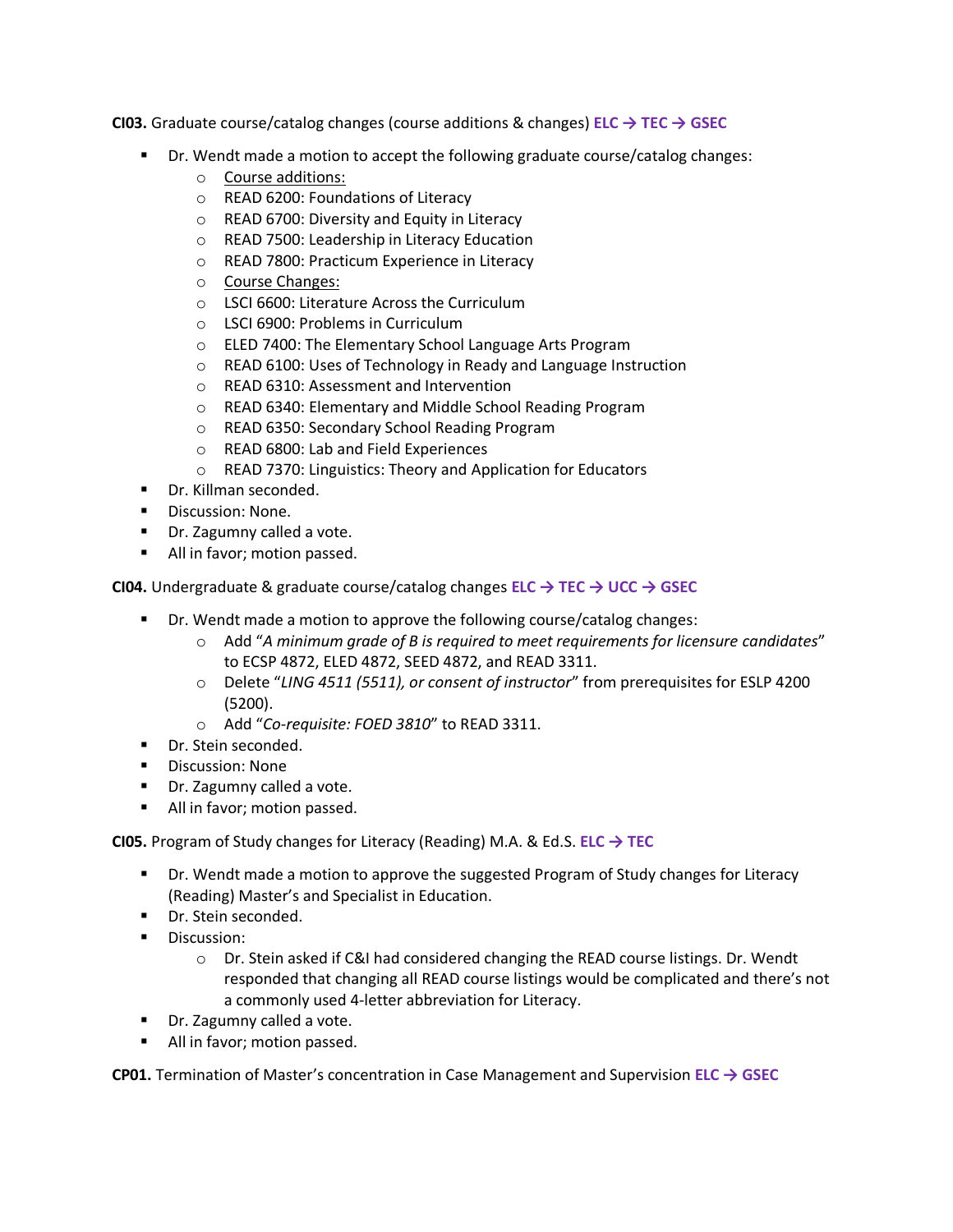- **Dr. Stein made a motion to terminate the Master's concentration in Case Management and** Supervision.
- Dr. Wendt seconded.
- **Discussion:** 
	- $\circ$  Dr. Stein stated that there is only one student currently enrolled in the Case Management and Supervision major, and the primary instructor for the courses is retiring.
- Dr. Zagumny called a vote.
- **All in favor; motion passed.**

**CP02.** Counseling concentration courses (Informational only)

- Dr. Stein presented an informational document and explained the difference in CMHC concentration and School Counseling concentration.
- No vote was needed.

## **Other such matters**

California Critical Thinking Skills Test

- **Performance funding is tied to this test. How do we get students to take it seriously?**
- **Dr. Brown suggested tying the test scores to a specific course. Dr. Wendt suggested certain** incentives for students with the highest scores. Dr. Stein suggested having a professor explain the importance of the test and how it can impact the value of the students' degrees.
- **Testing Center Coordinator Amanda Yother will take this over next semester.**

PLA Evaluation

- **Someone is needed to represent the College of Education.**
- Dr. Mark Loftis (C&P) was nominated since he is already serving on the committee.

## Overload pay

**Make sure classroom space is maximized and overload pay is evenly distributed.** 

#### Website updates

**TTU** is transitioning to a new website. Cody Brant and Jane Roberts have sent information on the transition and what the COEd needs to do to prepare for the transition.

#### ACEd

- ACEd will be meeting on campus Friday, November 2 (day before TTU Homecoming).
- Agenda coming soon! Department chairs please try to keep schedule open.

#### Academic misconduct

 Dr. Wendt shared new ways students may be cheating: translating articles written in other languages to English and transcribing YouTube videos.

Potential EXPW partnership with Chinese university